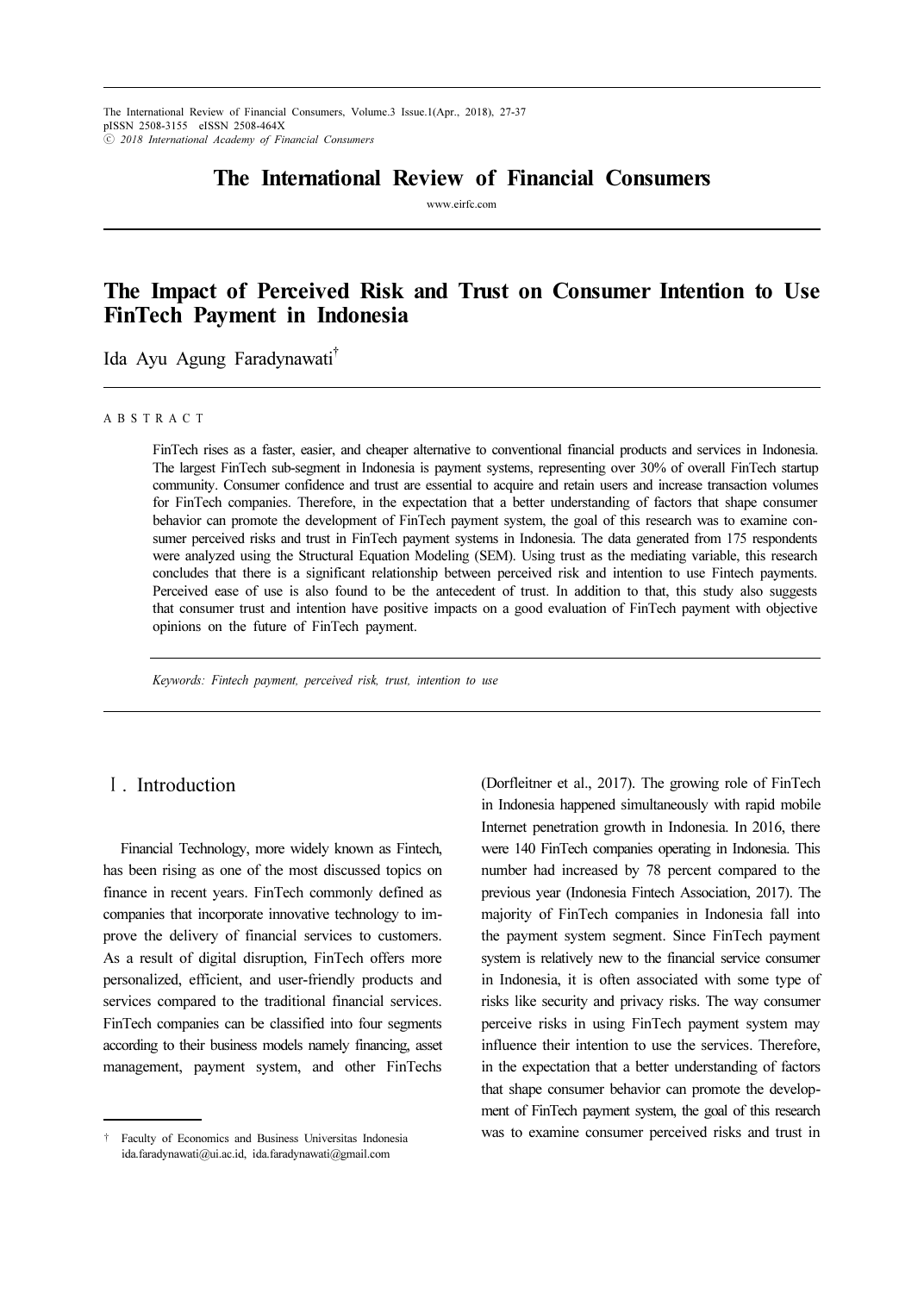FinTech payment systems in Indonesia.

Many research have been conducted to investigate the relationship between perceived risk and trust on consumer decisions to purchase products online (Hong & Cha, 2013, Ling et al., 2010; Lopez-Nicolas & Molina-Castillo, 2008, Suki & Suki, 2017). Some previous research focus on exploring consumer perceived risk and trust for online payment system (Roubah, Lowry & Hwang, 2016; Yang, Pang, Liu, Yen, and Tarn, 2015). Although the literature that examine the relationship among perceived risk, consumer trust, and intention to buy is extensive, no research has been conducted of the aforementioned variables on the intention to use FinTech payment system, particularly in Indonesia. FinTech payment system is seen as a promising alternative to conventional payment system provided by banks or other financial institutions in accelerating financial inclusion in Indonesia. Thus, it is necessary to study consumer perceived risk and trust for FinTech payment system in the Indonesian context, in which percentage of bank account ownership is still low and cash payment is highly preferred over digital payment system.

The remainder of this article is organized as follows. Section 2 discusses literature review and theoretical foundations. The methodology used in this research is described in section 3, while data analysis and results are presented in Section 4. The final section provides conclusions and implications of the study as well as direction for future research.

### Ⅱ. Literature Review

### A. Technology Adoption Models

Since FinTech is a combination of financial and technological product, hence it is relevant to analyze consumer intention from technology adoption models perspective. Early literature on the relationship between user beliefs, attitudes, and intentions include Theory of Reasoned Action, or TRA hereafter (Fishbein & Aizen, 1975), Theory of Planned Behavior or TPB hereafter (Aizen, 1991), and Technology Acceptance Model or TAM hereafter (Davis, 1989). TRA explains that consumer' intentions, which eventually generate their behavior, are influenced by consumers' beliefs. This study reveals that attitude (towards performing behavior) and subjective norms (to perform behavior) determine consumer behavior. TPB extends TRA by incorporating perceived behavioral controls toward performing behavior as additional factor that can generate a person's actual behavior. This theory suggests that behavior can be deliberative and planned. TAM, also an adaptation of TRA, was designed for modeling acceptance of information technology (Davis, Bagozzi, & Warshaw, 1989). TAM predicts the likelihood of a new technology being adopted based on the user's perceived usefulness and perceived ease of use of that technology.

Venkantesh, Davis, Davis, and Morris (2003) proposed the unified theory of acceptance and use of technology (UTAUT), developed from eight prominent models to explain the acceptance and use of information system and information technology innovations. The eight models consolidated by Venkantesh et al. (2003) are TRA, TAM, Motivational Model (Davis, Bagozzi, & Warshaw, 1992), TPB, Integrated Model of TAM and TPB (Taylor & Todd, 1995), Model of PC Utilization (Thompson, Higgins, & Howell, 1991), Innovation Diffusion Theory (Moore & Benbasat, 1996), and Social Cognitive Theory (Bandura, 1996). In order to explain the variance in intention, UTAUT proposes four constructs, namely: (i) performance expectancy, (ii) effort expectancy, (iii) social influence, (iv) facilitating conditions, grouping similar earlier constructs. UTAUT also explores the role of four key moderating variables: gender, age, experience, and voluntariness of use. Venkantesh, Thong, & Xu (2012) extended the UTAUT model by adding three new constructs: (i) hedonic motivation, (ii) price value, and (iii) habit, and also dropping voluntariness of use from the moderating variable lists. UTAUT has been widely used to examine user's acceptance toward mobile technologies, such as Internet banking and mobile banking in Malaysia (Tan, Chong, Loh, & Lin, 2010), and on-line banking adaption in Oman (Riffai, Grant, & Edgar, 2012).

#### B. Perceived Risk

Perceived risk is an uncertainty faced by the customers when considering to purchase products or services, as a result of involving their subjective assessments into the decision making process (Murphy and Enis, 1986). In the context of electronic transactions, Kim et al. (2007)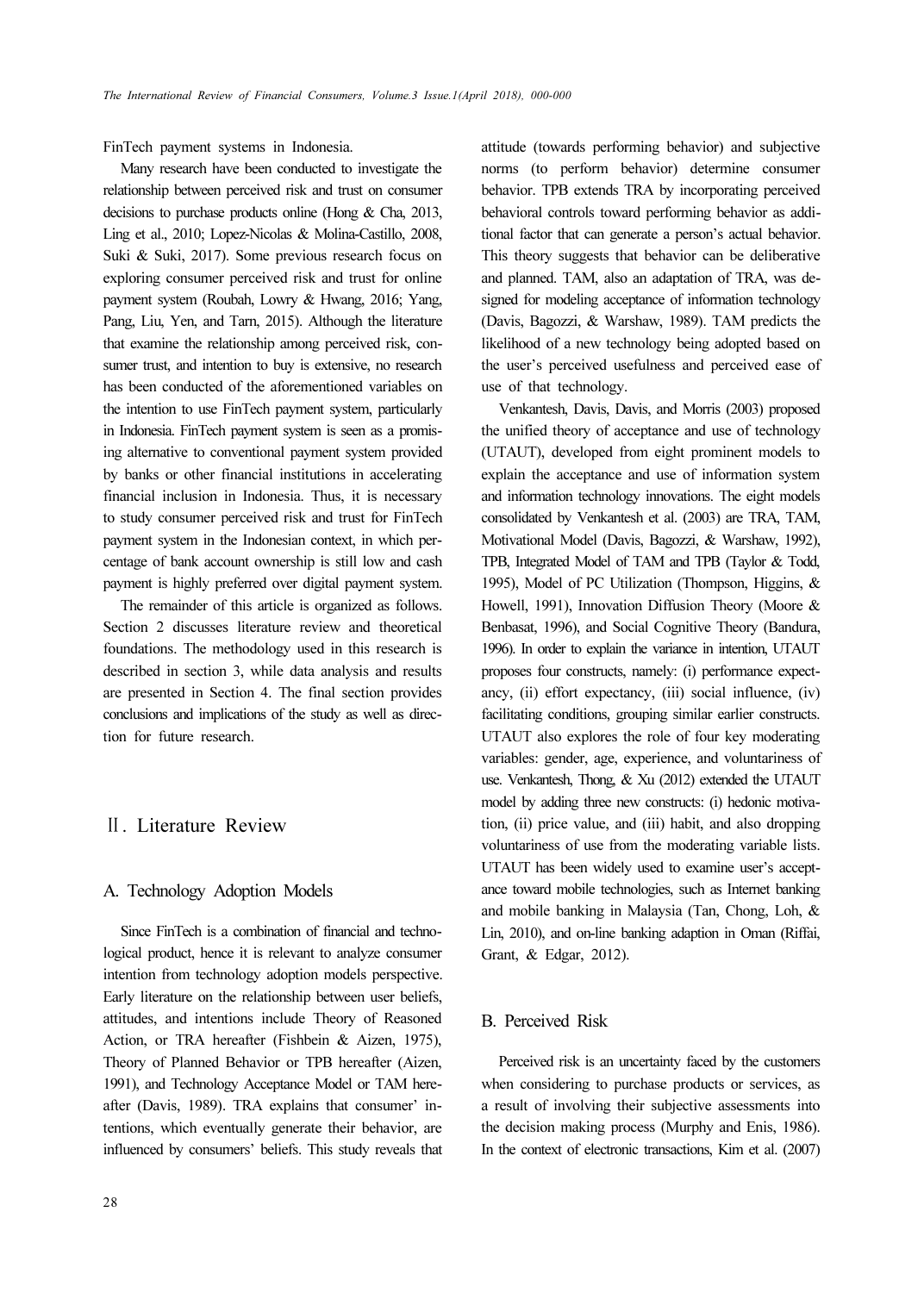defined perceived risk as consumer's belief about the potential uncertain negative outcomes from the online transaction. There are various types of risks discussed in the marketing literatures. Jacoby & Kaplan (1972) classified seven types of risks namely financial, performance, physical, psychological, social, time and opportunity cost risk. They also introduced the overall risk measurement as the general measure when all risks are evaluated together. Overall risk is referred as total risk in this paper. Physical risk is considered to be not relevant for electronic services (e-services) because there is no physical contact between the seller and the buyer. In the case of online shopping, (Bhatnagar, Misra, and Rao, 2000) identified the three predominant risks: financial risk, product risk and information risk (security and privacy risk). More specific to risk associated to electronic payment system, Yousafzai, Pallister, & Foxall (2003) mentioned economic risk, personal risk, functional risk, and privacy risks as risk factors that determine trust for e-banking. Lopez-Nicolas & Molina-Castillo (2008) argued that technical risk, delivery risk, and service risk are relevant in the context of e-commerce. Technical risk and delivery risk are basically part of security risk, so those risk are not considered as perceived risk facets in this paper. The following table shows the description and definition of risk facets.

Table 1. Description of Perceived Risk Facets

Based on that description above, this research propose the following hypothesis:

H1. Economic risk, functional risk, security risk, privacy risk, time risk, service risk, psychological risk, and social risk are multiple aspects of perceived total risk in FinTech payment system

#### C. Perceived Usefulness and Perceived Ease of Use

Perceived usefulness and perceived ease of use are derived from the Technology Acceptance Model (TAM). Davis (1989) proposed TAM to measure the quality of information system and its suitability to job requirements, therefore the acceptance and usage of information system can be predicted. Perceived usefulness is defined as the extent to which individuals believe that using a specific application system will enhance their productivity (Davis, 1989). In the case of e-commerce, Koufaris and Hampton-Sosa (2004) defined perceived usefulness as customer's subjective perception on website's function during their online shopping. Perceived Ease of Use (EOU) is defined as the degree to which a person believes that using a particular system would be free from effort (Davis, 1989). Geffen (2000) mentioned that perceived ease of use in-

| Perceived Risk Facet  | Description                                                                                                                                                                                                                                                                                           |
|-----------------------|-------------------------------------------------------------------------------------------------------------------------------------------------------------------------------------------------------------------------------------------------------------------------------------------------------|
| 1. Economic Risk      | "The potential monetary outlay associated with the initial purchase price as well as the subsequent<br>maintenance cost of the product" (Grewal, Gotlieb, and Marmorstein, 1994). Economic risk also includes<br>the potential monetary losses because of payment sytem failure.                      |
| 2. Functional Risk    | Risk related to the stability and reliability of the payment system. Grewal et al., (1994) defined<br>performance or functional risk as "the possibility of the product malfunctioning and not performing<br>as it was designed and advertised and therefore failing to deliver the desired benefits" |
| 3. Security Risk      | The risk that the payment system or third parties are vulnerable to cyber attacks. (Penningto, Wilcox,<br>Grover, 2003)                                                                                                                                                                               |
| 4. Privacy Risk       | The risk that consumers' personal information being used without their permission due to negligence<br>or illegal activities of FinTech payment system, third parties or others (Featherman and Pavlou, 2003);<br>(Veloutsou and Bian, 2008);<br>(Yousafzai et al., 2003)                             |
| 5. Time Risk          | The risk of time wasted for doing research on products and services, making the bad purchasing<br>decisions, and completing the payment process (Featherman and Pavlou, 2003)                                                                                                                         |
| 6. Service Risk       | The risk that the payment systems provide low quality services (Lopez-Nicolas and Molina-Castillo, 2008)                                                                                                                                                                                              |
| 7. Psychological Risk | The risk that the uncertainty in the payment system will have a negative effect on consumer's feeling<br>(Featherman and Pavlou, 2003)                                                                                                                                                                |
| 8. Social Risk        | "Potential loss of status in one's social group as a result of adopting a product or service, looking<br>foolish or untrendy" (Featherman and Pavlou, 2003)                                                                                                                                           |
| 9. Total risk         | "A general mesure of perceived risk when all criteria are evaluated together" (Featherman and Pavlou,<br>2003)                                                                                                                                                                                        |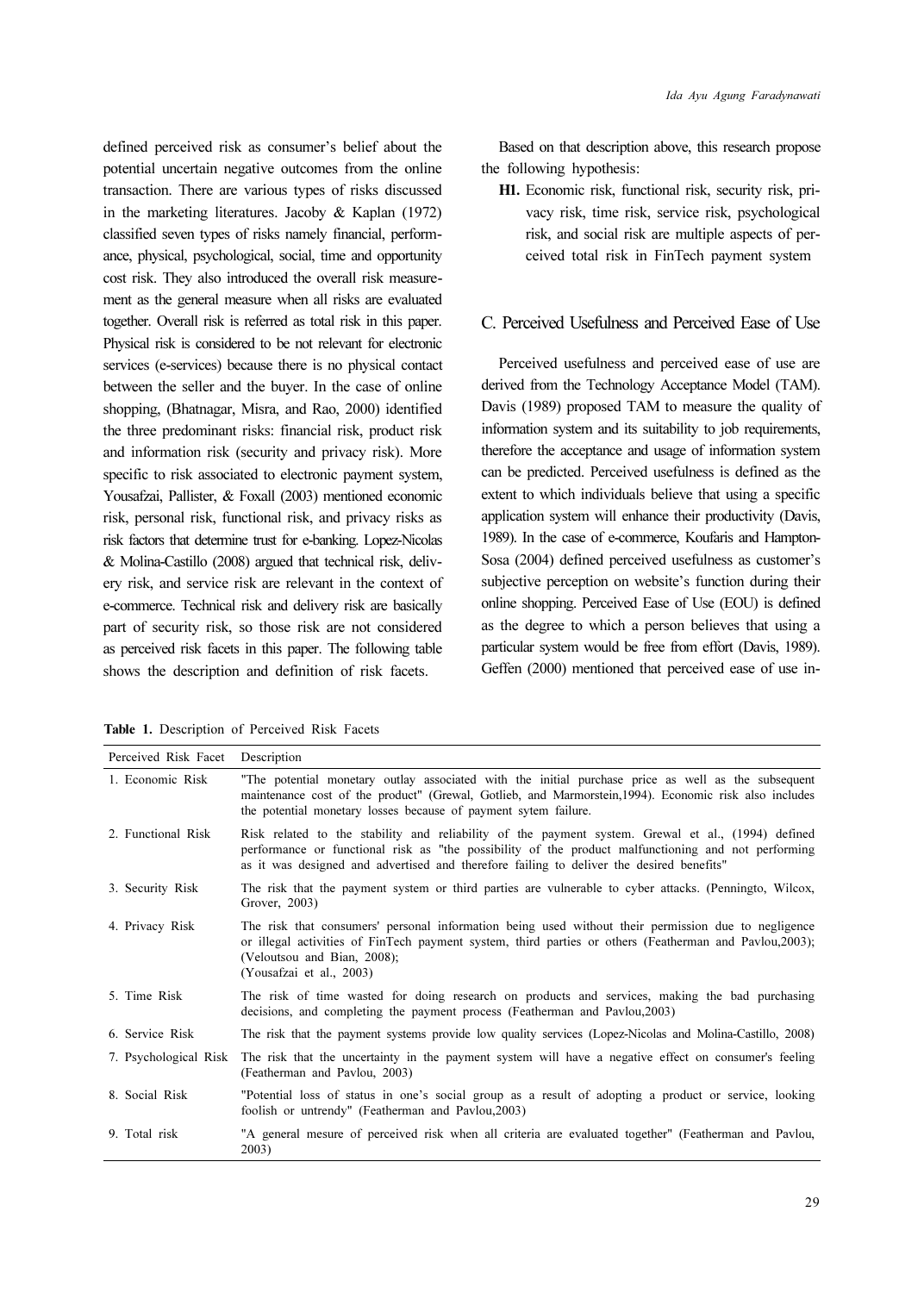dicates the cognitive effort required to learn and use new information technology. In relation to e-service, Kim and Forsythe (2008) found that perceived usefulness has a positive effect toward e-service. In addition to that, Featherman, Valacich, and Wells (2006) mentioned that perceived ease of use also has negative impact on perceived risk in the e-server. Thus, this research proposed the hypotheses as follows:

- H2a. There is a negative relationship between perceived usefulness and consumer perceived total risk
- H2b. There is a negative relationship between perceived ease of use and consumer perceived total risk

#### D. Trust

Due to its business nature, consumers face certain level of inherent risk when they are engaged in e-services. The absence of physical contact and new technology adoption services raises the uncertainty of e-services compared to offline services. Trust plays important role in dealing with the uncertainty in e-services. In the presence of trust, a person gains feelings of certainty and security towards other party (Rempel, Holmes, and Zanna (1985). Hong and Cho (2011) argue trust is a significant factor that determines online purchase intentions. Furthermore, Urban, Amyx, and Lorenzon (2009) found that the biggest obstacle to consumers in doing online transaction is the lack of trust.

There are no concensus among researcher regarding the relationship between perceived risk and trust. Murkherjee and Nath (2007) investigated that online trust can reduce perceived risk in the online retailing. In contrast, some research showed different results. Chen and Barnes (2007) suggested that there is a positive relationship between perceived risk and initial trust in e-commerce. Yang et al. (2015) concluded that perceived total risk is negatively related to trust in case of online payments in China. In the context of mobile banking, Kuisma, Laukkanen, & Hiltunen (2007) studied the relationship between individual value and resistance to Internet banking. The study found that consumers prefer ATM services to Internet banking due to Internet insecurity, inefficiency, and inconvenience. Perceived risk factors such as the possibility of consumers' passwords and lack of official receipts contribute to low level of consumer trusts. Rotchanakitumnuai and Speece (2003) explain that

perceived risks by corporate costumers in using Internet Banking provided by Thai banks affect trust, particularly among non-users. This research will test a hypothesized negative relationship between perceived total risk and trust.

H3. There is a negative relationship between consumer perceived total risk and trust

Previous studies have investigated the relationship between perceive usefulness and perceived ease of use and trust. Malhotra, Kim, and Agarwal (2004) argue that perceived ease of use is on of the contributing factor in building consumer trust in online shopping. Perceived usefulness and perceive ease of use in e-commerce reduce consumer's effort to control and monitor transactional process, hence increase the level of trust (Chircu, Davis, and Kauffman, 2000). Li, Hess, and Valacich (2008) mentioned perceived usefulness, perceived ease of use, and risk are elements of trust. The presence of trust has positive effect to intention to use online payments and also encourage consumers to do evaluation of online payment channels after they pick the best one. In accordance with the discussion above, this research suggest:

- H4a. There is a positive relationship between perceived usefulness and trust
- H4b. There is a positive relationship between perceived ease of use and trust

As a relatively new payment system alternative, consumers often compare FinTech based payment system to payment system offered by banks or other financial institutions. Yang et al. (2015) confirmed that in the case of online payment, perceived usefulness and perceived ease of use both have positive impact on comparison. As has been discussed previously, trust in e-services is positively associated with consumer intention. Thus, the positive relationship between those variables will lead to a positive evaluation towards e-services development. The conceptualizations above have directed the formation of the following hypotheses:

- H5a. There is a positive relationship between perceived usefulness and comparison
- H5b. There is a positive relationship between perceived ease of use and comparison
- H6. There is a positive relationship between comparison and trust
- H7. Perceived risk is positively related to intention to use FinTech payment system, mediated by trust
- H8. Consumer trust and intention positively influence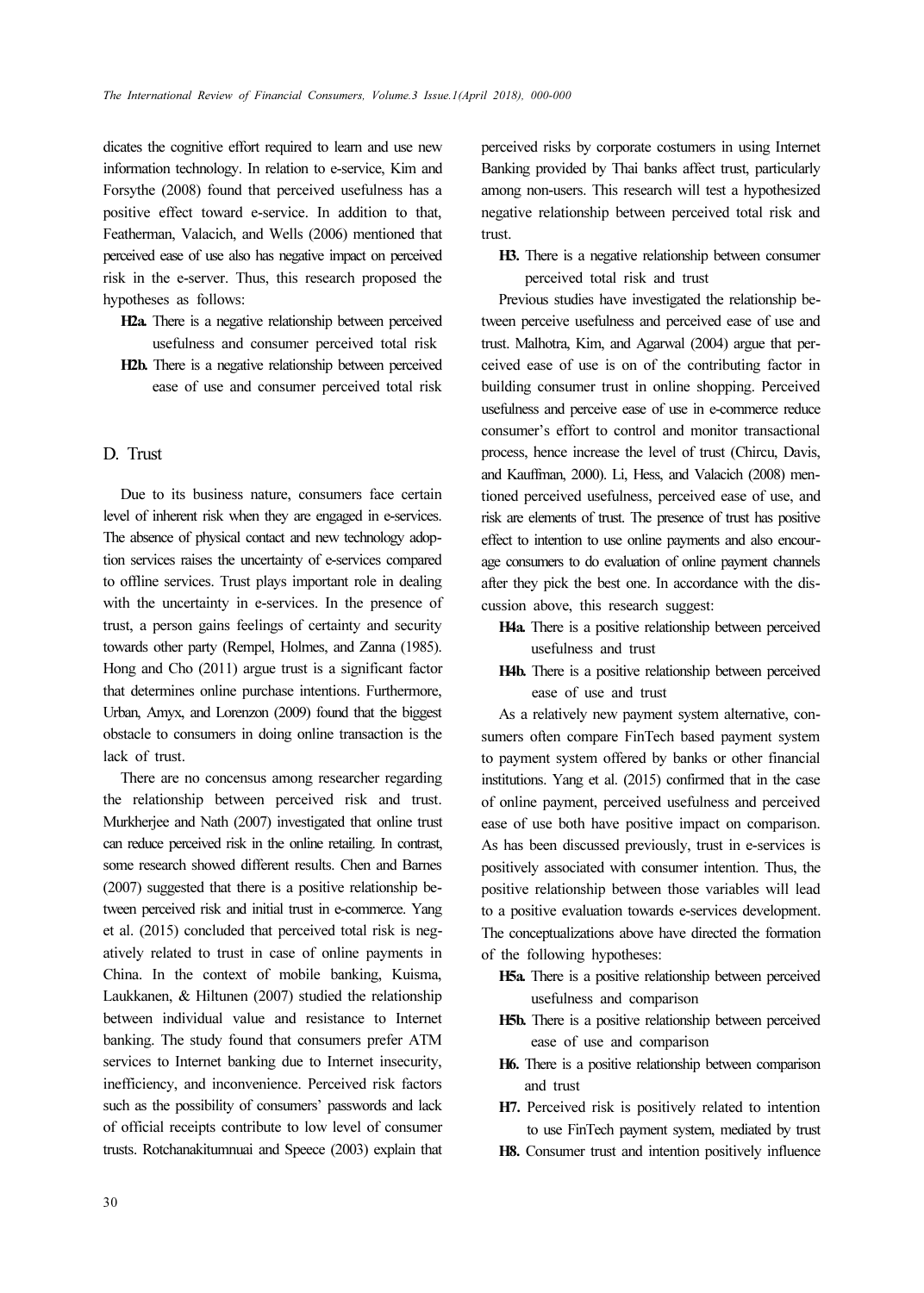the evaluation of FinTech payment system

### Ⅲ. Methodology

### A. Procedure and data collection

Data were collected using an online survey and restricted to those who have used or is still using FinTech payment systems. Structured self-administered questionnaires were distributed to respondents with minimum age of 17. Convenience sampling method was used as data collection method among 176 respondents. After the data cleaning process, 175 responses were usable and one unusable response was excluded. The questionnaire was structured into three sections. First section covered respondents' demographic profile such as gender, age, monthly expenses. Second section comprised of questions detailed the independent, mediating, and dependent variables. The measurement of economic risk, functional risk, privacy risk, time risk, and psychological risk were adopted from Featherman and Pavlou (2003) and Veloutsou and Bian (2008). Last section asked respondents their experience on using FinTech payment system. Reference was made to Pennington et al. (2003) in developing items of security risk, where else questions on service risk, social risk, and psychological risk were taken from Lopez-Nicolas & Molina-Castillo (2008). Items of trust and intention were adopted from McKnight and Chervany (2002), Mayer et al. (1995), and Jarvenpaa et al. (2000). Meanwhile, the questions of comparison and evaluation were derived from Yang et al. (2015). All measurement items were measured by using a five-point Likert scale ranging from 1 (Strongly Disagree) to 5 (Strongly Agree).

#### B. Statistical technique

The data were analyzed using the Structural Equation Modeling (SEM) approach supported by Lisrel 8.51. SEM method is quite similar to multiple regression analysis, makes it suitable for exploratory research purposes. SEM is capable to model and estimate complex models with both latent and observed variables. Data requirements are also more relaxed in SEM, it accommodates non-normal data, small sample sizes, and formatively measured constructs (Hair, Sarstedt, Hopkins, and Kuppelwieser, 2014). This research apply a conceptual model of consumer perceived risk and trust proposed by Yang et al. (2015) as shown below:



Figure 1. Research Model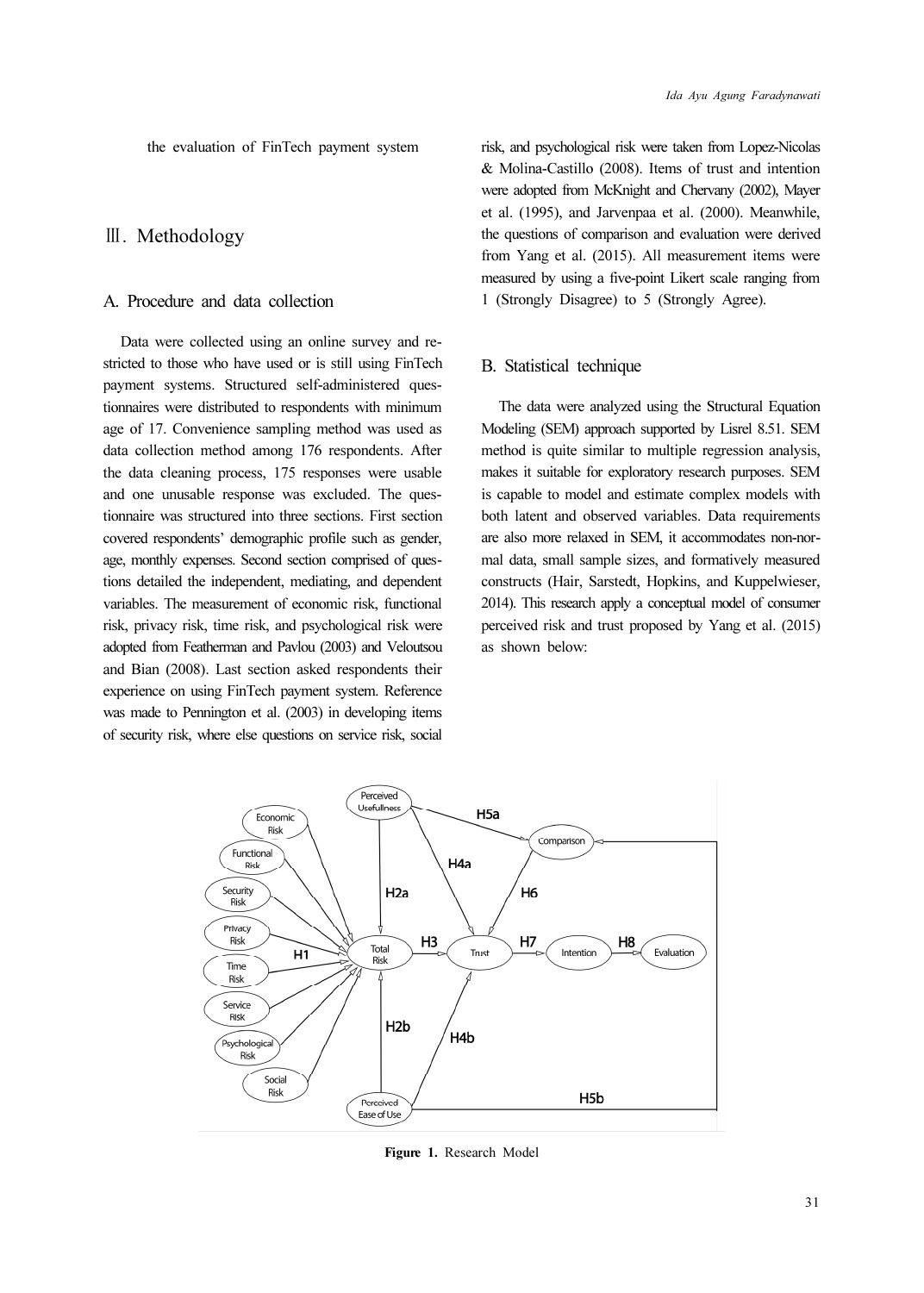### Ⅳ. Data analysis and results

#### A. Descriptive statistics

Table 1 depicts the descriptive analysis of demographic characteristics of the respondents. Of those 175 participants in the sample, 57.7% are female and 42.3% are male. In terms of age distribution, more than half of the respondents were 35 years old and younger (84%). The remaining 16% of the respondents aged more than 36 years old. In the case of monthly income, 19.4% of the respondents spent less than Rp2 million per month, 42.9% spent between Rp2 million to 5 million per month, 20.6% spent between Rp5.000.001 to Rp10.000.000, and 17.1% spent more than Rp10 million per month.

Table 2. Sample Characteristics

| Variable                  | Frequency | Percentage |
|---------------------------|-----------|------------|
| Gender                    |           |            |
| Female                    | 101       | 57.7%      |
| Male                      | 74        | 42.3%      |
| Age                       |           |            |
| $17 - 25$                 | 64        | 36.6%      |
| $26 - 30$                 | 37        | 21.1%      |
| 31-35                     | 46        | 26.3%      |
| $36-40$                   | 20        | 11.4%      |
| $41 - 45$                 | 5         | 2.9%       |
| >45                       | 3         | 1.7%       |
| Monthly expenses          |           |            |
| $<$ Rp2.000.000           | 34        | 19.4%      |
| Rp2.000.000-Rp5.000.000   | 75        | 42.9%      |
| Rp5.000.001-Rp10.000.000  | 36        | 20.6%      |
| Rp10.000.001-Rp15.000.000 | 14        | 8.0%       |
| $>$ Rp15.000.001          | 16        | 9.1%       |

Table 3 portrays the main purpose of consumer using FinTech payment system. The majority of the respondents (68.6%) chose FinTech payment systems to pay their transportation expenses. About 18.3% of the respondents paid their online shopping transaction via FinTech payment systems. Other purposes such as offline shopping, fund transfer, etc were chosen by less than 5% of the respondents each.

Table 3. The Main Purpose of Consumers using FinTech Payment

| Variable                                                                                    |                | <b>Frequency Percentage</b> |
|---------------------------------------------------------------------------------------------|----------------|-----------------------------|
| Purpose of Using                                                                            |                |                             |
| Pay transportation expense                                                                  | 120            | 68.6%                       |
| Online store shopping                                                                       | 32             | 18.3%                       |
| Offline store shopping                                                                      | 8              | 4.6%                        |
| Fund transfer                                                                               | 6              | 3.4%                        |
| Top up phone credit                                                                         | 3              | 1.7%                        |
| Pay mandatory participation fees<br>(universal health coverage, workers<br>social security) | 2              | $1.1\%$                     |
| Pay financial product bill (insurance,<br>credit card, pension plan)                        | $\mathfrak{D}$ | $1.1\%$                     |
| Pay utilities bill (electricity, gas,<br>water)                                             | 2              | $1.1\%$                     |

#### B. Measurement properties

Research model was estimated using PLS-SEM approach that comprises two-stage data analysis: measurement model and structural model. The measurement model is used to test the validity and reliability of the measures. Table 4 displays the results of reliability and validity analysis. Reliability of the measurement items were examined via composite reliability (CR) and average variance extracted (AVE). Hair et al. (2009) stated that CR value has to be higher than 0.7 and the AVE should be higher than 0.5. The results showed that measurement items used in this study met all the reliability requirements. Validity was gauged by testing the standardized loading factors and t-values. Hair et al. (2014) suggested that factor loading should be greater than 0.5. Meanwhile, a research model is valid when the absolute value of the t-value is greater than or equal to 1.96 (two-sided test) and 1.65 (one-sided test). Table 4 shows that factor item for all loadings surpassed the threshold value.

Table 5 shows the goodness of fit analysis of the measurement model. This study used five indicators to test the goodness of fit namely: Chi-square and degrees of freedom, Root Mean Square Error of Approximation (RMSEA), Comparative Fit Index (CFI), Incremental Fit Index (IFI), and Goodness of Fit Index (GFI). The results for measurement model and structural model indicate a good fit to the data.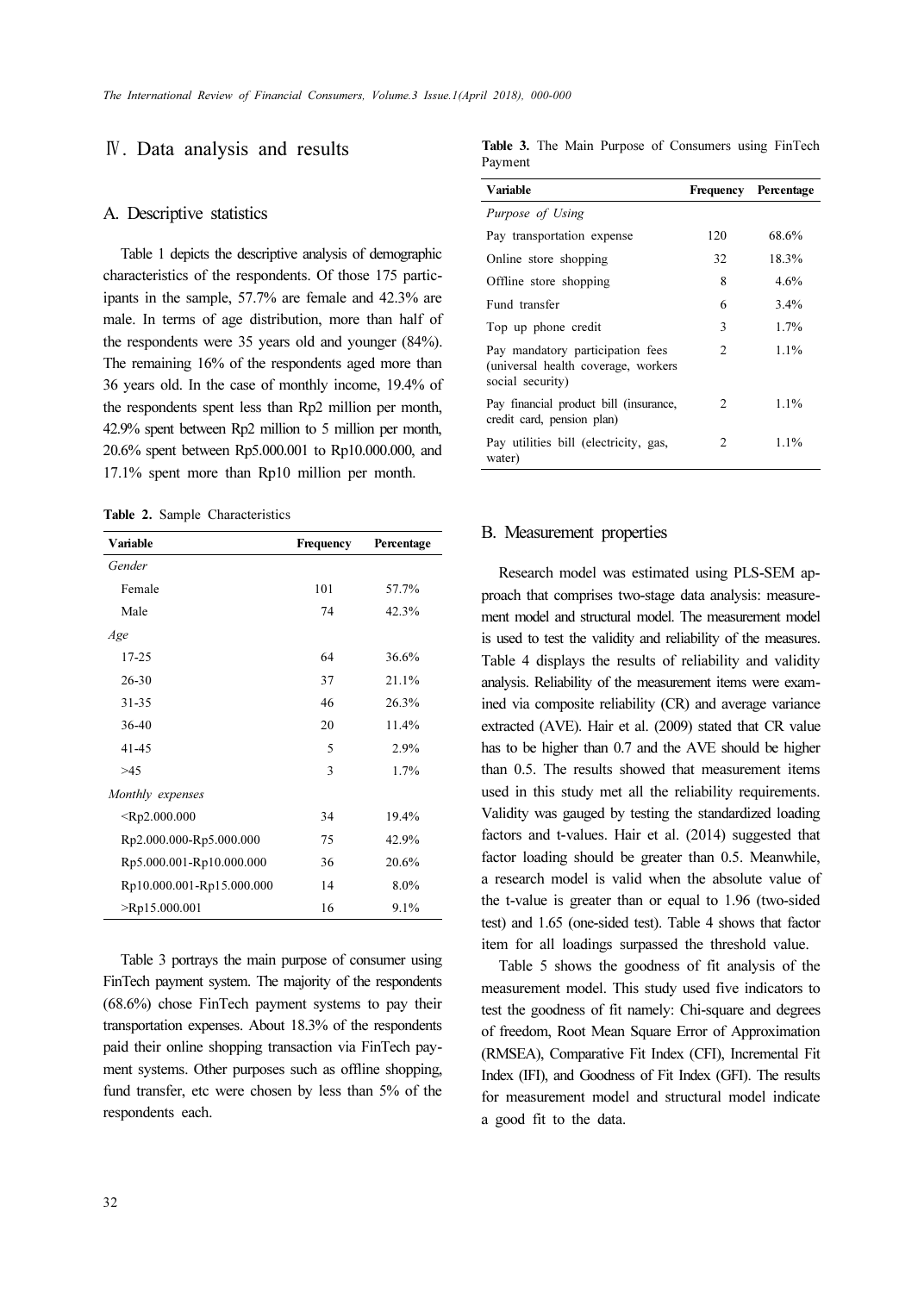| Variable           | <b>Items</b>        | <b>Standardized</b><br>loadings | t-values | Composite<br>reliability | Average variance<br>extracted |
|--------------------|---------------------|---------------------------------|----------|--------------------------|-------------------------------|
| Economic Risk      | ECON1               | 0.6                             | 7.96     | 0.703127062              | 0.549909982                   |
|                    | ECON2               | 0.86                            | 11.49    |                          |                               |
| Functional Risk    | <b>FUNCT1</b>       | 0.61                            | 7.54     | 0.731418832              | 0.576719577                   |
|                    | FUNCT2              | 0.58                            | 7.19     |                          |                               |
| Security Risk      | <b>SECUR1</b>       | 0.85                            | 10.53    | 0.885423653              | 0.794733153                   |
|                    | <b>SECUR2</b>       | 0.93                            | 15.32    |                          |                               |
| Privacy Risk*      | PRIVACY1            | 1                               | n.a      | 1                        | 1                             |
| Time Risk          | TIME1               | 0.8                             | 11.97    | 0.843338214              | 0.642737896                   |
|                    | TIME <sub>2</sub>   | 0.85                            | 12.87    |                          |                               |
|                    | TIME3               | 0.75                            | 11       |                          |                               |
| Service Risk*      | <b>SERVICE1</b>     | 1                               | n.a      | 1                        | 1                             |
| Psychological Risk | PSYCHO1             | 0.57                            | 13.19    | 0.816316682              | 0.604570892                   |
|                    | PSYCHO <sub>2</sub> | 0.86                            | 12.69    |                          |                               |
|                    | PSYCHO3             | 0.86                            | 14.54    |                          |                               |
| Social Risk*       | SOCIAL1             | 1                               | n.a      | 1                        |                               |

Table 4. Reliability and Validity Analysis

Note: \* anchor item

Table 5. Goodness of Fit Statistics

| <b>Goodness of Fit</b> | Chi-Square (d.f.) | Chi-Square/d.f. | <b>RMSEA</b> | CFI      | IFI      | GFI            |
|------------------------|-------------------|-----------------|--------------|----------|----------|----------------|
| Good Model Fit         |                   | $\leq$ 3        | < 0.080      | > 0.9    | > 0.9    | $\approx 0.90$ |
| Measurement            | 231.12 (137)      | 1.69            | 0.06         | 0.95     | 0.95     | 0.88           |
| Structural             | 669.70 (414)      | 1.62            | 0.06         | 0.92     | 0.92     | 0.81           |
| Results                |                   | good fit        | good fit     | good fit | good fit | marginal fit   |

### C. Test of the structural model

Table 6 shows the statistical results for the structural model, including standardized loadings and t-values. Based on those two indicators, all of the eight perceived risk facets had insignificant impact on total risk. Hence, H1 is not supported. The results were different from previous studies (Yang et al., 2015), which found economic, functional and privacy risk have significant affect toward total risk. This suggests that the consumers of FinTech payment system in Indonesia do not consider eight risk facets mentioned in this study when doing transactions. One possible explanation of this result is most of the respondents were 35 year and younger, commonly known as millennials. One of the most prominent characteristics of the millennials is they are digital natives. Prensky (2001) defined the younger generation, who were born between the early 1980s and the early 2000s, as the native speaker of the digital language of computers, video games and Internet. Hence, Internet-based payment systems like FinTech payment are not new thing for the digital natives. In regards to trust, Hoffmann, Lutz, and Meckel (2015) stated that unlike digital immigrants, digital native did not critically weight the risks of a transaction against its benefits.

The relationship between perceived usefulness and total risk was also found to be insignificant, thus H2a is not validated. The previous explanation about respondents' characteristics can also justify this result. As digital natives, consumers have been using computers and Internet form an early age, thus the marginal utility of using FinTech payment system may not be as high as it is for the older generations. On the other hand, statistical results confirmed that perceived ease of use have negative effect to total risk as proposed in H2b. It confirmed previous study by Featherman, Valacich, and Wells (2006), which men-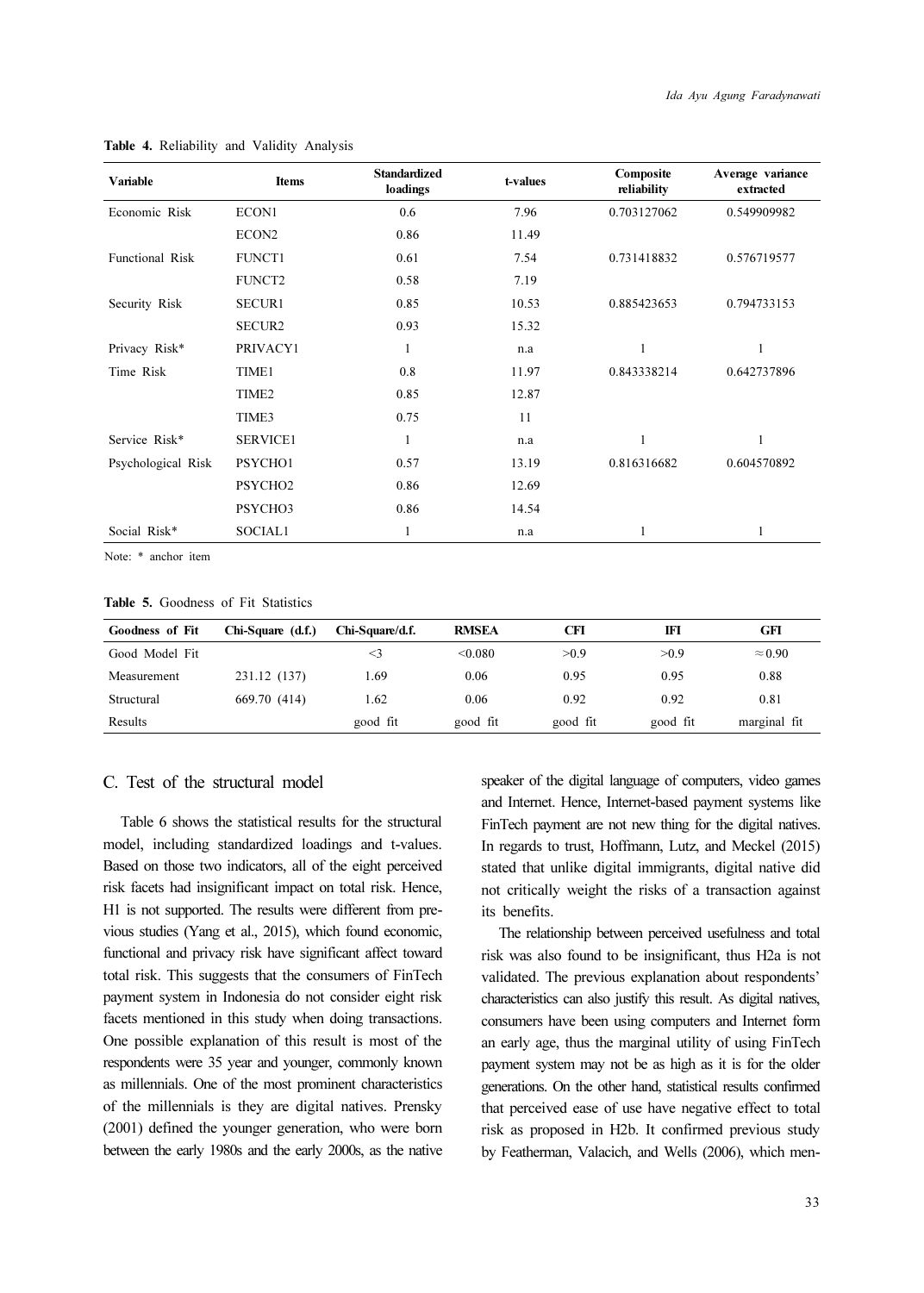| <b>Hypo-thesis</b> | Path                                           | <b>Standardized Loadings</b> | t-values | <b>Results</b>                 |
|--------------------|------------------------------------------------|------------------------------|----------|--------------------------------|
| 1                  | Economic risk -> Total risk                    | 1.8                          | 0.38     | H1 Not supported               |
|                    | Functional risk->Total risk                    | $-2.88$                      | $-0.38$  | H1 Not supported               |
|                    | Security risk -> Total risk                    | 0.83                         | 0.32     | H1 Not supported               |
|                    | Privacy risk -> Total risk                     | 0.16                         | 0.32     | H1 Not supported               |
|                    | Time $risk$ $\geq$ Total risk                  | 0.23                         | 0.29     | H1 Not supported               |
|                    | Service risk $\ge$ Total risk                  | 0.29                         | 0.59     | H1 Not supported               |
|                    | Psychological risk -> Total risk               | 0.51                         | 0.35     | H1 Not supported               |
|                    | Social risk $\geq$ Total risk                  | $-0.26$                      | $-0.59$  | H1 Not supported               |
| 2a                 | Perceived usefulness -> Total risk             | $-0.01$                      | $-0.06$  | H <sub>2</sub> a Not supported |
| 2 <sub>b</sub>     | Perceived ease of use -> Total risk            | 0.77                         | 9.38     | H <sub>2</sub> b Supported     |
| 3                  | Total $risk$ -> Trust                          | $-0.03$                      | $-0.5$   | H <sub>3</sub> Not supported   |
| 4a                 | Perceived usefulness -> Trust                  | 0.08                         | $-0.6$   | H4a Not supported              |
| 4b                 | Perceived ease of use -> Trust                 | 0.49                         | 4.49     | H4b supported                  |
| 5a                 | Perceived usefulness -> Comparison             | 0.22                         | 1.64     | H5a Not supported              |
| 5b                 | Perceived ease of use -> Comparison            | 0.34                         | 2.58     | H5b supported                  |
| 6                  | Comparison -> Trust                            | 0.47                         | 6.16     | H6 supported                   |
| 7                  | Perceived risk moderated by Trust -> Intention | 0.8                          | 9.22     | H7 supported                   |
| 8                  | Trust and Intention -> Evaluation              | 0.81                         | 13.39    | H8 supported                   |

Table 6. Structural Model Statistical Results

tioned that perceived ease of use has negative effect on perceived risk in the e-server.

The result of this study is in line with Morgan and Hunt (1994) which found no relationship between perceived risk and trust. Based on the statistical results, it is shown that perceived usefulness is not an antecedent of trust as previously mentioned by Gefen, Karahanna, and Straub (2003) and Erikson, Kerem, and Nilsson (2004). The possible explanation is that during the development stage of Fintech payment system in Indonesia, the nominal amount of transaction are limited compared to traditional payment system. This may also explain the lack of effect of perceived usefulness to comparison. The limitation on amount of transaction may also cause consumer were unable to compare FinTech payment sytems to other payment systems. However, perceived ease of use indicates a positive impact on both trust and comparison. The results are persistent to previous studies by Chircu (2000) and Li (2008).

Furthermore, comparison shows a positive impact towards trust as suggested by Yang et al. (2005). This suggests that the more consumers prefer to use FinTech payment compared to any other means of payment, the higher level of trust in FinTech payment. The negative relationship between perceived risk and intention, with trust as mediating variable, were statistically significant. In line with Kim et al. (2008), which considered perceived risk as an important factor that influence purchasing decisions. Finally, consumer trust and intention are positively related to a good evaluation on FinTech payment as mentioned in Yang et al. (2015).

### Ⅴ. Conclusions

This research examined the relationship between perceived risk and trust in FinTech payments in the Indonesian context. Using trust as mediating variable, this research concludes that there is no significant relationship between perceived risk and intention to use Fintech payments. Perceived ease of use is found to be the antecedent of trust in FinTech payment. In addition to that, this study also suggests that consumer trust and intention have positive impacts on a good evaluation of FinTech payment with objective opinions on the future of FinTech payment. In regard to managerial implication, the results of this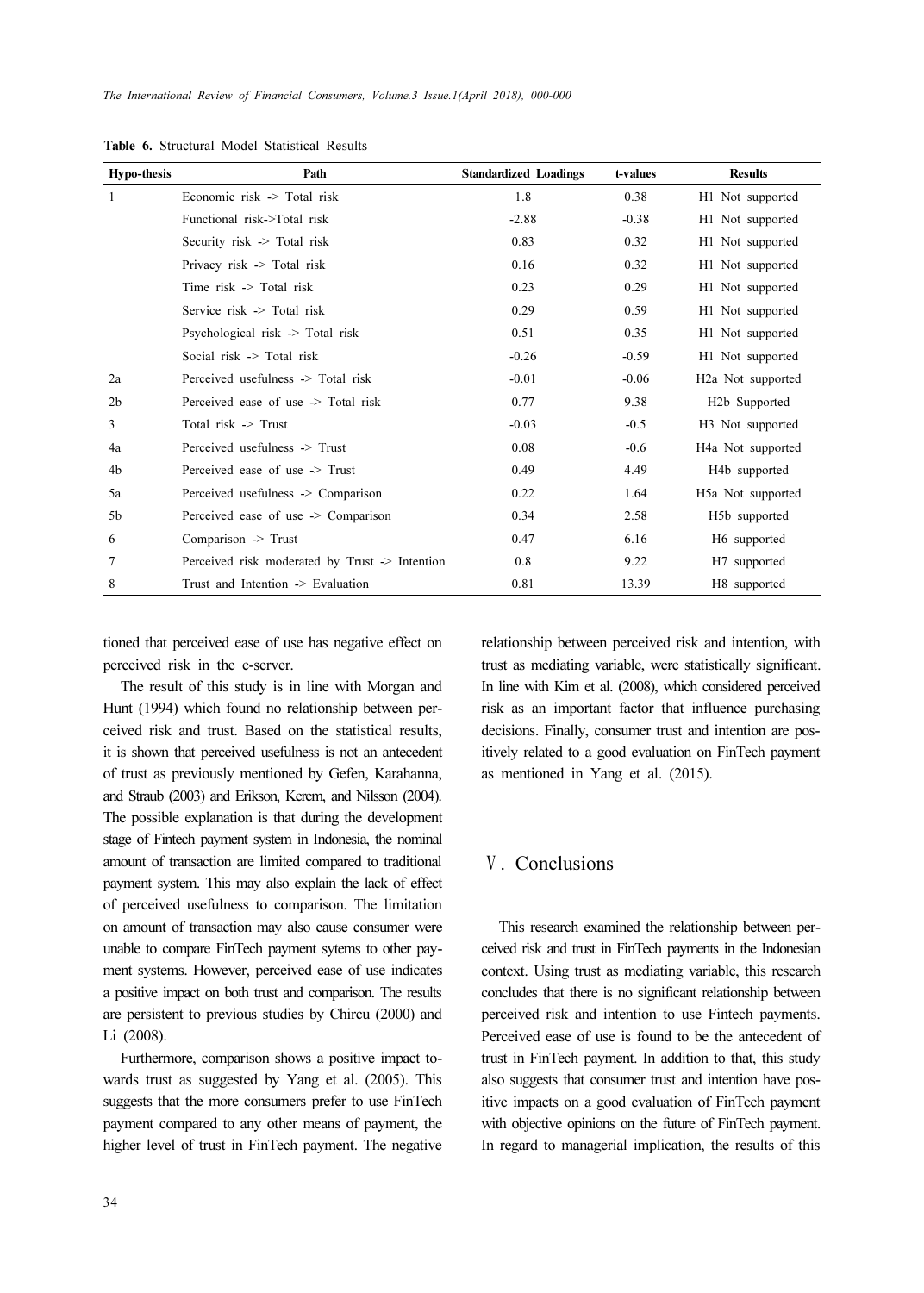study provide inputs for the FinTech companies to increase consumer intention to use FinTech payments. FinTech companies need to develop strategies to increase the perceived ease of use and build consumer trusts, hence consumers have higher intention to use FinTech payment. Most of the FinTech payment systems in Indonesia handle payment in small amount but high in frequency, daily transportation expenses, for instance. Consumer prefers to use FinTech payment system instead of other means because FinTech offers mobility and simplicity. Unlike Internet Banking or Mobile Banking that require several steps and open more than one application to complete the transaction, FinTech should make the payment steps less complicated in order to increase consumers' intention to use. FinTech companies should also emphasize the easy-to-use feature in their marketing campaign. In addition to that, this research also has policy implications with regards to financial consumer protection. The results of this study revealed that consumer perceived risks are not relevant in building trust and intention to use, which may indicates the lack of consumers' knowledge in risk embedded in FinTech products. Indonesia Financial Service Authority or OJK, as the authorized agency in charge of financial consumer protection, needs to conduct further study to examine consumers' knowledge of FinTech product risks. Low level of product knowledge could potentially lead to unfair practices against consumers.

The main limitation of this study is the small number of sample used due to limited number of potential respondents. FinTech payment is relatively new in Indonesia and only few people have used or are currently using the services. Therefore, as a recommendation for future research, larger number and more diverse sample will enrich the study of intention to use FinTech payment system. This study also shows that the relationship between common perceived risk facets (such as economic risk, security risk, etc) and total risk are not significant. The preliminary analysis regarding this finding related to demographic characteristic of the majority of the respondents. Hence, it is also suggested to explore the perceived risk facets from the digital natives perspective. Understanding the consumer behavior of different age groups is necessary to support the development of FinTech payment in Indonesia.

### References

- A. Bhatnagar, S. Misra, H.R. Rao, On risk, convenience, and internet shopping behavior, Communications of the ACM 43 (11) (2000) 98–114.
- Ajzen, I. (1991). The theory of planned behaviour. Organizational Behaviour and Human Decision Processes, 50(2), 179–211.
- Bandura, A. (1986). Social foundations of thought and action. NJ: Prentice H, pp. 5–107.
- Chircu, A. M., Davis, G. B., & Kauffman, R. J. (2000). Trust, expertise and ecommerce intermediary adoption. In J. DeGross (Ed.), Proceedings of the sixth Americas conference on information systems (pp. 710–716). New York: ACM.
- Daud, D.B., Keoy, K.H., Hassan, Padzin., Ling, K.C., Piew, T.H., 2010. Perceived risk, perceived technology, online trust for the online purchase intention in Malaysia. International Journal of Business and Management. 6 (6), 167-182.
- Davis FD, Bagozzi RP, Warshaw PR. User acceptance of computer technology: a comparison of two. Manage Sci 1989;35(8):982–1002.
- Davis, F. D. (1989). Perceived usefulness, perceived ease of use, and user acceptance of information technology. MIS Quarterly, 13(3), 319–339
- Davis, F. D., Bagozzi, R. P., & Warshaw, P. R. (1992). Extrinsic and intrinsic motivation to use computers in the workspace. Journal of Applied Social Psychology, 22(14), 1111–1132.
- Davis, F., 1989. Perceived usefulness, perceived ease of use, and user acceptance of information technology. MIS Quarterly 13, 319–340.
- Dorfleitner, G., Hornuf, L.. Schmitt, M.; Weber,M., 2017. FinTech in Germany. Springer
- Erikson, K., Kerem, K., & Nilsson, D. (2004). Customer acceptance of internet banking in Estonia. International Journal of Bank Marketing, 23(2), 200-216.
- Featherman, M. S., Valacich, J. S., & Wells, H. D. (2006). Is that authentic or artificial? Understanding consumer perceptions of risk in e-service encounters. Information Systems Journal, 16, 107–134.
- Featherman, M., & Pavlou, P. (2003). Predicting e-services adoption: A perceived risk facets perspective. International Journal of Human-Computer Studies,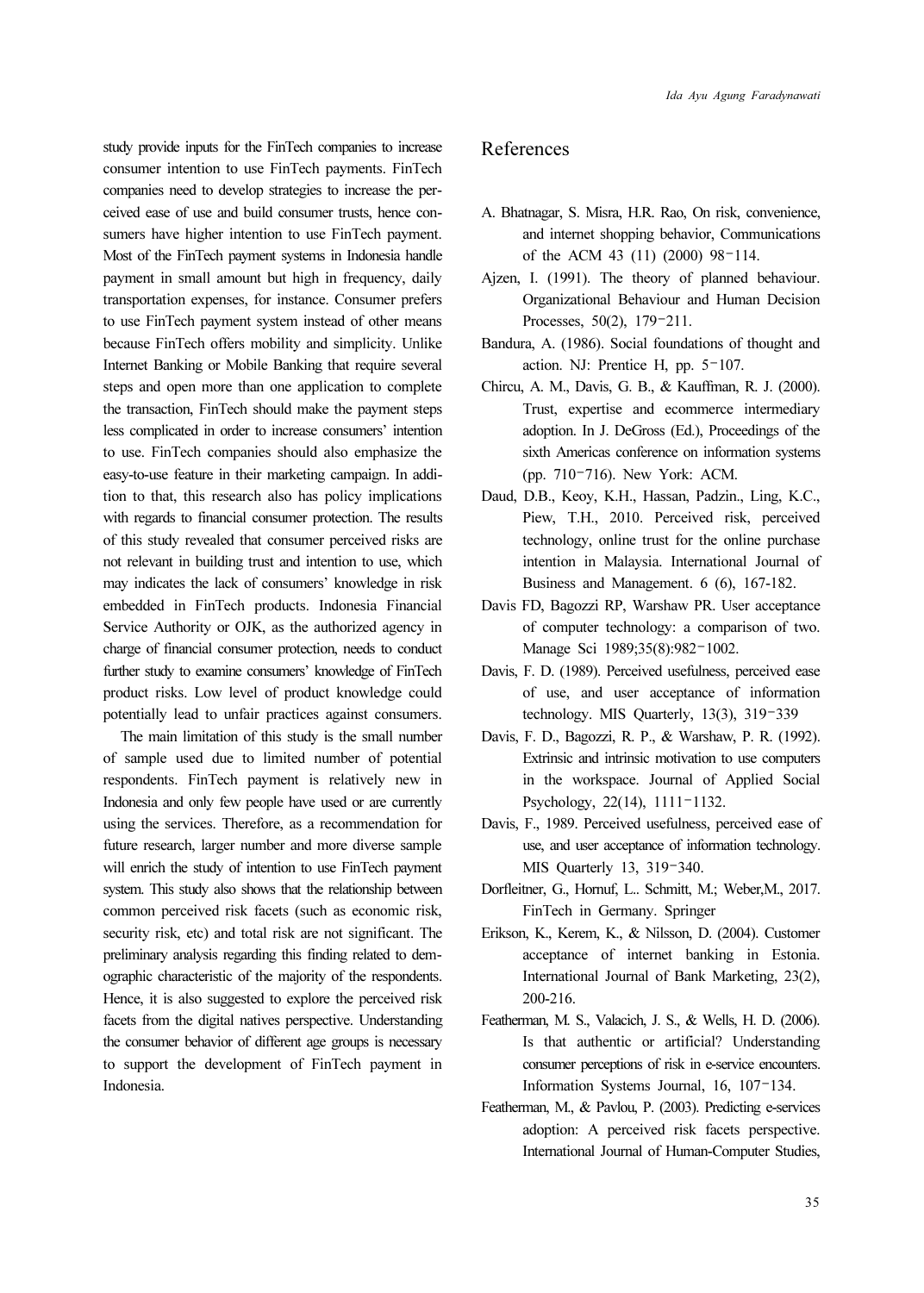59, 451–474.

- Fishbein, M., & Ajzen, I. (1975). Belief, attitude, intention and behaviour: An introduction to theory and research. Reading, MA: Addison-Wesley
- Gefen, D. (2000). E-commerce: The role of familiarity and trust. International Journal of Management Science, 28, 725-737
- Gefen, D., Karahanna, E., & Straub, D. W. (2003). Trust and TAM in online shopping: An integrated model. MIS Quarterly, 27(1), 51-90.
- Grewal, D., Gotlieb, J., Marmorstein, H., 1994. The moderating effects of message framing and source credibility on the price-perceived risk relationship. Journal of Consumer Research 21, 145–153.
- Hair, F.J., Sarstedt, M., Hopkins, L., Kuppelwieser, G., 2014. Partial least squares structural equation modeling (PLS-SEM): an emerging tool in business research. Eur. Bus. Rev. 26 (2), 106–121.
- Hair, J.F., Black, W.C., Babin, B.J., Anderson, R.E., 2009. Multivariate Data Analysis 7th Ed. Prentice Hall, USA
- Hoffmann, C.P., Lutz, C., & Meckel, M. (2014). Digital naties or digital immigrants? The impact of user characteristics on online trust. Journal of Management Information Systems. 31 (3). 138-171.
- Hong, I.B., Cha, H.S., 2013. The mediating role of consumer trust in an online merchant in predicting purchase intention. Int. J. Inf. Manag. 33 (6), 927– 939.
- Hong, I.B., Cho, H., 2011. The impact of consumer trust on attitudinal loyalty and purchase intentions in B2C e-marketplaces: intermediary trust vs seller trust. Int. J. Inf. Manag. 31 (5), 469–479.
- J. Jacoby, L. Kaplan, The components of perceived risk, Advances in Consumer Research 3 (1972) 382– 383.
- Jarvenpaa, S., & Tractinsky, N. (1999). Consumer trust in an internet store: A cross-cultural validation. Journal of Computer Mediated Communication, 5(2), 1–35.
- Kim, D. J., Ferrin, D. L., & Rao, H. R. (2007). A trust-based consumer decision-making model in electronic commerce: The role of trust, perceived risk, and their antecedents. Decision Support System, 44, 544-564.
- Kim, J., & Forsythe, S. (2008). Sensory enabling technology acceptance model (SE- TAM): A multiple-group

structural model comparison. Psychology and Marketing, 25(9), 901–922.

- Koufaris, M., & Hampton-Sosa, W. (2004). The development of initial trust in an online company by new customers. Information & Management, 41, 377-397.
- Kuisma, T., Laukkanen, T., & Hiltunen, M. (2007). Mapping the reasons for resistance to Internet banking: A means-end approach. International Journal of Information Management, 27(2), 75–85.
- Li, X., Hess, T. J., & Valacich, J. S. (2008). Why do we trust new technology? initial trust formation with organization information systems. Journal of Strategic Information Systems, 17, 39–71.
- Lopez-Nicolas, C., & Molina-Castillo, F. J. (2008). Customer knowledge management and e-commerce: The role of customer perceived risk. International of Information Management, 28, 102–113.
- Malhotra, N. K., Kim, S. S., & Agarwal, J. (2004). Internet uers' information privacy concerns (IUIPC): The construct, the scale, and a causal model. Information Systems Research, 15(4), 336–355.
- Mayer, R. C., Davis, J. H., & Schoorman, F. D. (1995). An integrative model of organizational trust. Academy of Management Review, 20, 709–734.
- McKnight, D. H., & Chervany, N. (2002). What trust means in e-commerce customer relationships: An interdisciplinary conceptual typology. International Journal of Electronic Commerce, 6(2), 35–59.
- Moore, G. C., & Benbasat, I. (1996). Integrating diffusion of innovations and theory of reasoned action models to predict utilization of information technology by end-users. In J. Kautz, & K. Pries-Hege (Eds.), Diffusion and adoption of information technology (pp. 132–146). London: Chapman and Hall.
- Murkherjee, A., & Nath, P. (2007). Role of electronic trust in online retailing: A re-examination of the commitment-trust theory. European Journal of Marketing, 41(9/10), 1173-1202.
- Murphy, P. E., & Enis, B. M. (1986). Classifying products strategically. Journal of Marketing, 50, 24-42.
- Pavlou, P. A. (2003). Consumer acceptance of electronic commerce: Integrating trust and risk with the technology acceptance model. International Journal of Electronic Commerce, 7(3), 101–134.
- Pennington, R., Wilcox, H. D., & Grover, V. (2003). The role of system trust in business-to-consumer transactions. Journal of Management Information